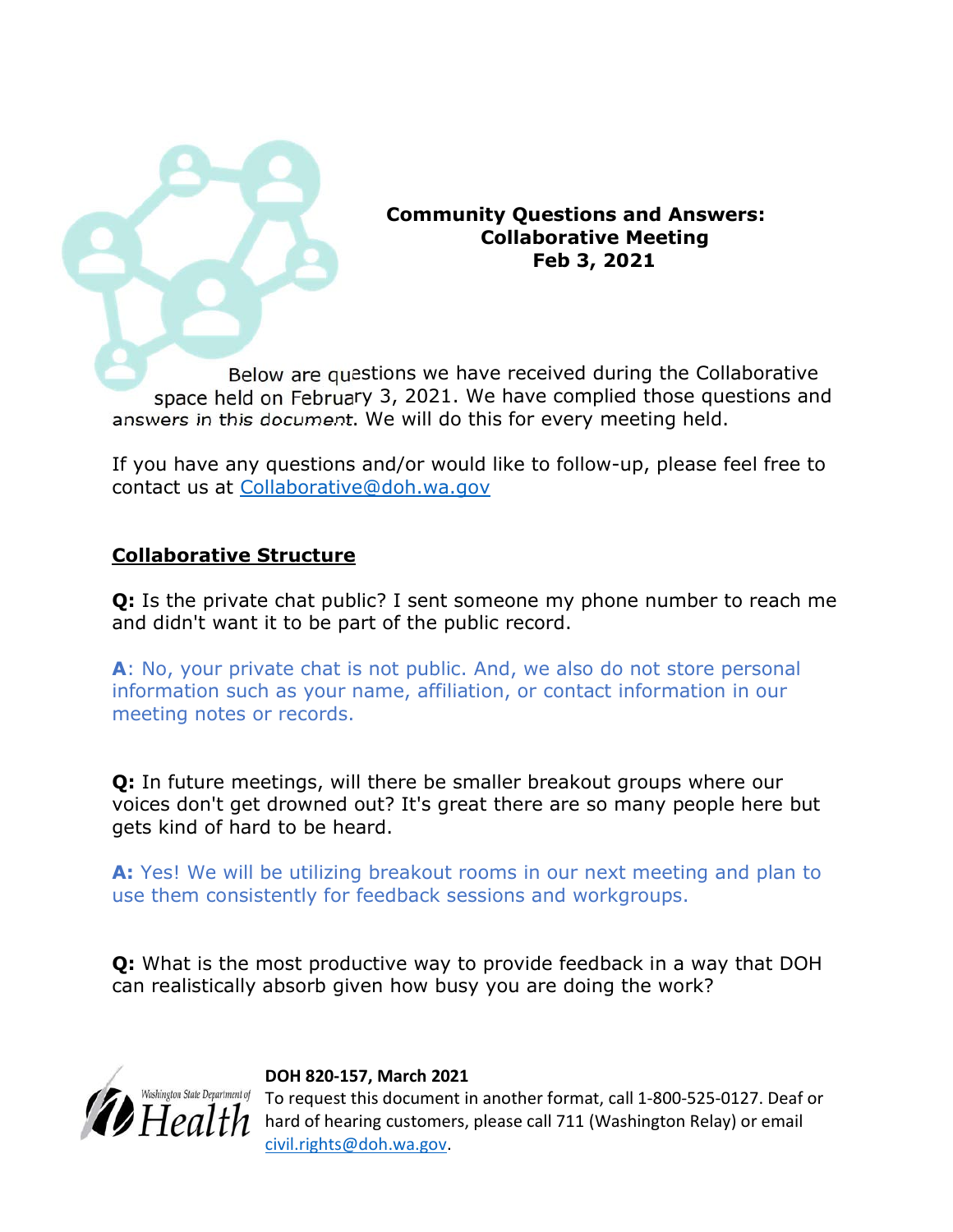A: In the future we will structure "community feedback sessions" into these Collaborative meetings. That will be one space for providing feedback, recommendations and concerns.

You are also always welcome to reach out to us or the COVID engagement inbox: covid.engagement@doh.wa.gov

# Vaccine Safety

Q: Side Effects – what is the percent of people reporting any side effects from vaccine? And if a vaccinated person has a reaction and need medical attention – Is there a charge for medical care?

A: Like other routine vaccines, the most common side effects are a sore arm, fatigue, headache, and muscle pain. These symptoms are a sign that the vaccine is prompting an immune response. For most people, these side effects occurred within two days of getting the vaccine and lasted about a day.

Side effects were more common after the second dose than the first dose, and people over 55 were less likely to report side effects than younger people. There is a 15-minute post vaccination observation required. So far, reactions are low; if reaction happens, there are providers on site to administer care and no charge should be made for that service or care.

Vaccine Adverse Event Reporting System (VAERS) is a system that accepts and analyses reports of adverse events and/or possible side effects after a person has received a vaccination. Reviewing safety data from last week shows very low incidence of any reported issues. The public database can be accessed here: https://vaers.hhs.gov/data.html.

You can also report any side affects to CDC via V-Safe, a smartphone-based tool that used text messaging and web surveys to provide personalized health check-ins after you receive a vaccine. Please see link here: https://www.cdc.gov/coronavirus/2019 ncov/vaccines/safety/vsafe.html

For an upcoming meeting – we can have a DOH clinical nurse share VAERs data for the COVID-19 vaccine if helpful.



## DOH 820-157, March 2021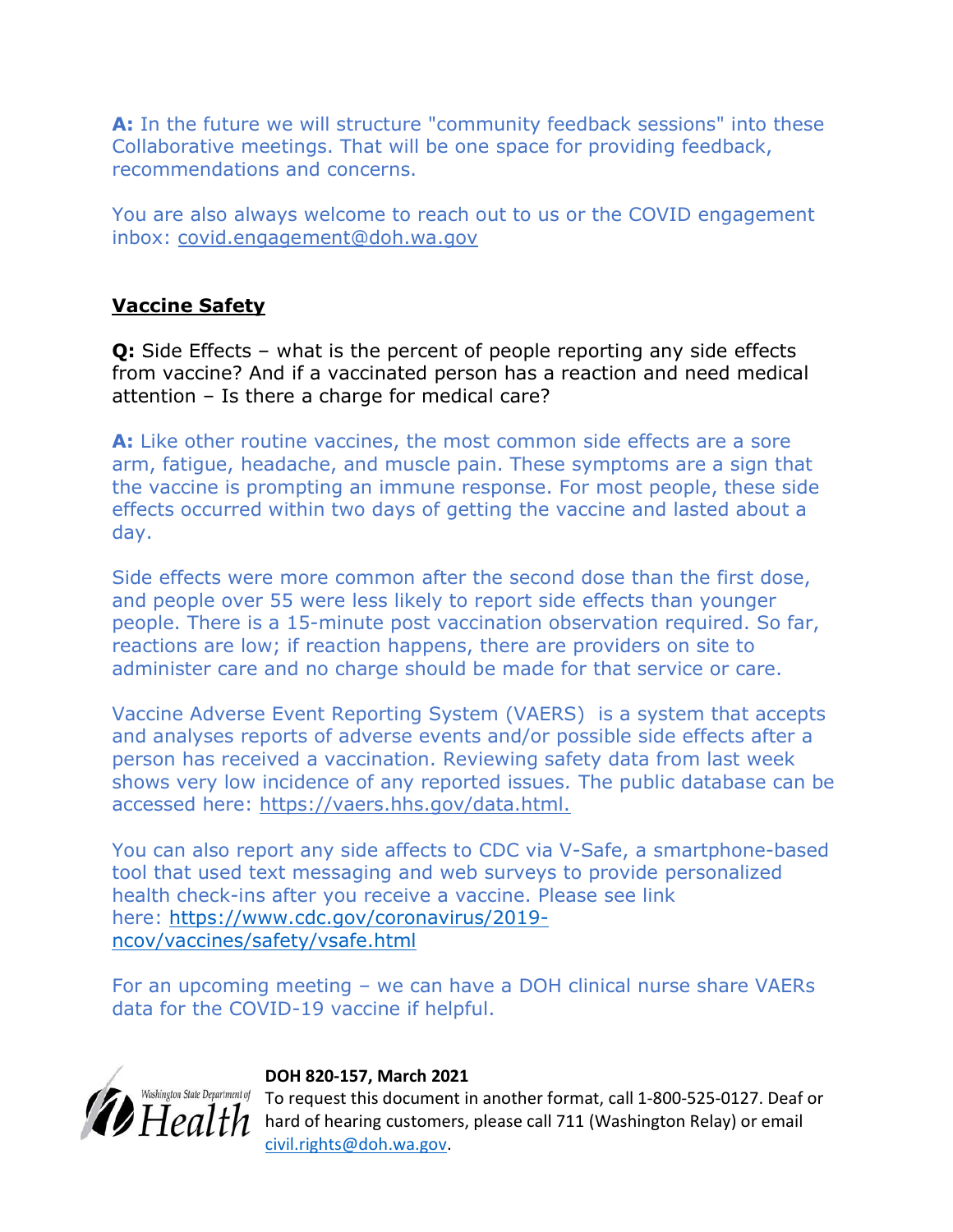# Data

Q: Will the data on vaccine distributions be disaggregated? Are you tracking race and ethnicity? Are all counties reporting race information?

A: Yes, we are collecting race and ethnicity data. We recently built a public data dashboard, adding in race and ethnicity data is the next step. All vaccine providers are required to report race/ethnicity information, but we do not have complete coverage. People always have the option of whether or not to provide that information.

We recently released a report on COVID-19 Vaccine Coverage by race and ethnicity and age. Please see link below. We hope to discuss further in our upcoming meeting on February 17<sup>th</sup>.

https://www.doh.wa.gov/Portals/1/Documents/1600/coronavirus/datatables/348-791-COVID19VaccinationCoverageRaceEthnicityAgeWAState.pdf

## **Q:** Is there a breakdown with the intersection of LGBTO individuals?

A: Unfortunately, no. The current data system used does not include sexual orientation and gender identity questions. We recognize this is a data system inequity that also impacts people with disabilities.

Q: Following an immunization the patient information goes into the WA Immunization Information System (IIS). How can we assure patients this information won't be used against them? Specifically, how can we make sure those without documentation are confident their information won't be shared?

A: The Washington State Immunization Information System (IIS) is a statewide, lifetime immunization registry that keeps track of immunization records for people of all ages. It is a secure, Web-based tool that helps healthcare providers keep track of patient's immunization.



#### DOH 820-157, March 2021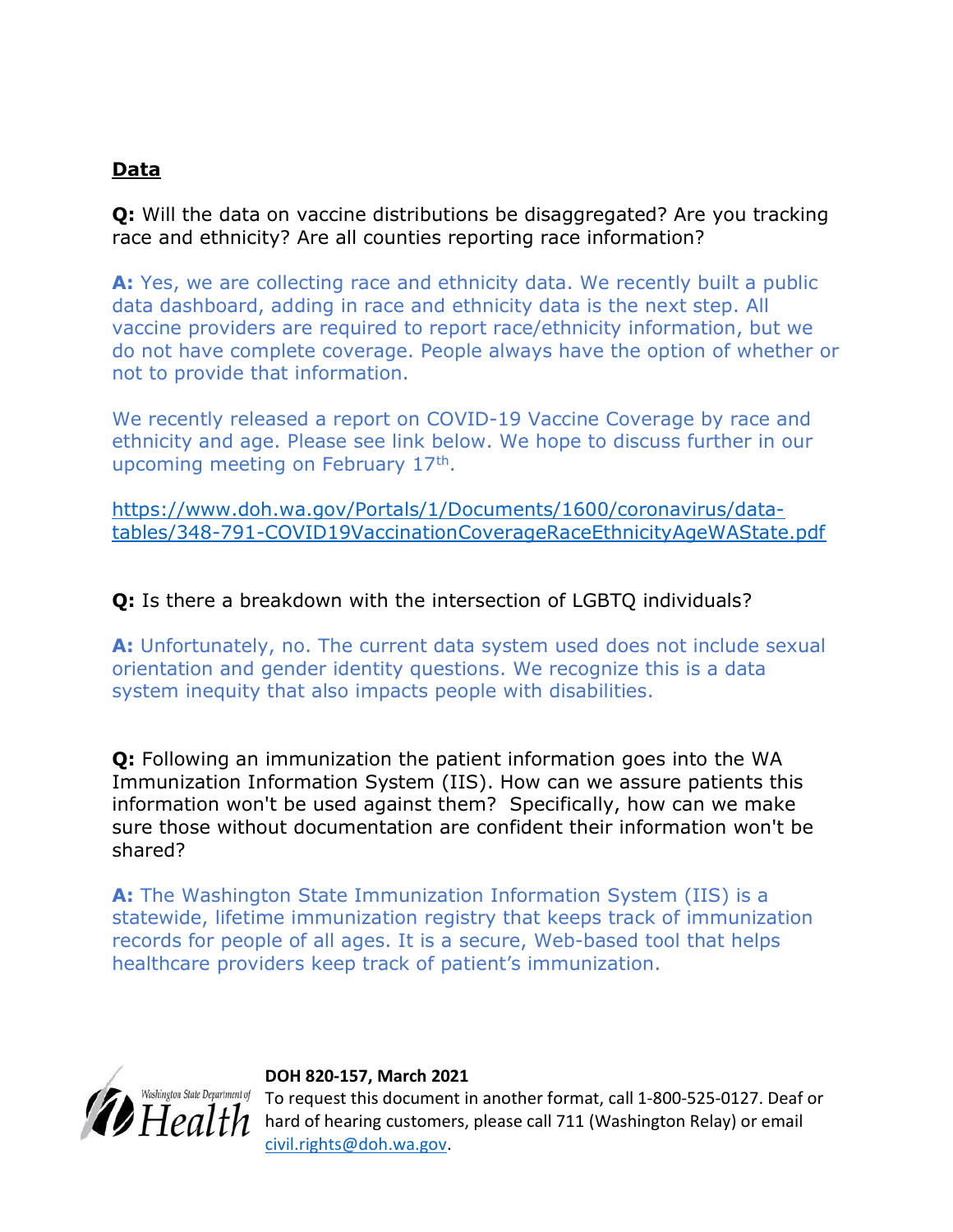Information reported will not be used against patient. Although the HIPAA privacy rule doesn't directly apply to the IIS, the Department of Health intends to comply with the spirit of the rule.

In accordance with RCW 70.02, Washington's Health Care Information Access and Disclosure Act, individually identified data will only be disclosed for the purpose of facilitating healthcare or conducting public health activities to prevent or control disease.

https://www.doh.wa.gov/ForPublicHealthandHealthcareProviders/Healthcare ProfessionsandFacilities/DataReportingandRetrieval/ImmunizationInformatio nSystem/ForProviders#ir

# Vaccine Supply & Allocation

Q: How many vaccines per day are you trying to distribute?

A: 45,000 is the goal we are working towards when there is sufficient supply. Currently we are averaging about 27,000 a day.

Q: Is the state of Washington getting equal numbers of both vaccines that are currently available? How is the allocation between the two determined?

A: Supply from the federal government continues to be our greatest challenge. This week our providers requested more than 440,000 doses of COVID-19 vaccine, including 281,100 first doses and 165,750 second doses. In all, we received just over 200,000 doses from the federal government, which is less than half.

Although doses are not where we would like them to be right now, we are optimistic about the future. We have been told by the federal government that allocations for both Pfizer and Moderna will increase in the coming weeks and months.



## DOH 820-157, March 2021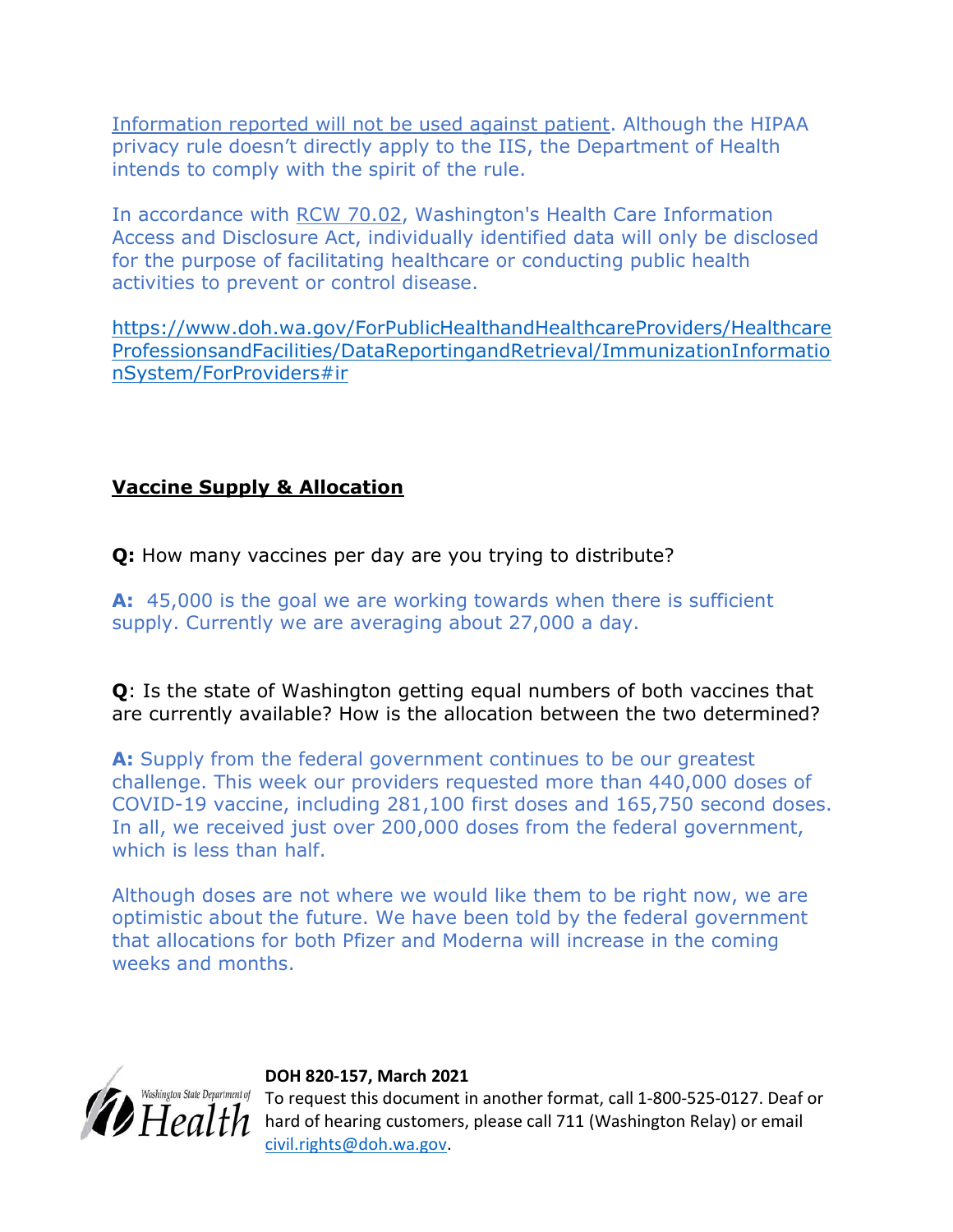For the first time, DOH received a 3-week allocation forecast from the federal government. Up until last week, we did not receive weekly allocation numbers, making it difficult for our staff, providers, and the public. The allocation forecast is a blend of first and second doses and is subject to change as vaccine availability from the federal government may change.

- Week of February 14: 206,125 total doses (113,800 first doses, 92,325 second doses)
- Week of February 21: 240,620 total doses (123,160 first doses, 117,460 second doses)
- Week of February 28: 242,360 total doses (128,560 first doses, 113,800 second doses)

Each week, the state allocates vaccine from our limited supply to enrolled providers through a multi-step process that starts Saturday and is completed by Thursday night to meet the CDC's Friday morning ordering deadline.

Enrolled providers place their requests through the state's Immunization Information System (WAIIS) and DOH gathers information from Local Health Jurisdictions to help determine their priorities of where vaccine should go.

Decisions are made based on several factors:

- Proportional population of those eligible in the county,
- Data from providers,
- Provider's current inventory and documented throughput,
- $\bullet$  equity,
- Access at all provider types (hospitals, pharmacies, mass vaccination sites, and clinics).

## Stay up to date by subscribing to our Newsroom: https://www.doh.wa.gov/Newsroom

# Q: When will the federal supply be higher to meet the demand?

A: We hopefully received 16,000 more doses the previous week and more this week; and we anticipate the week of  $21<sup>st</sup>$  of February will be up more doses.



## DOH 820-157, March 2021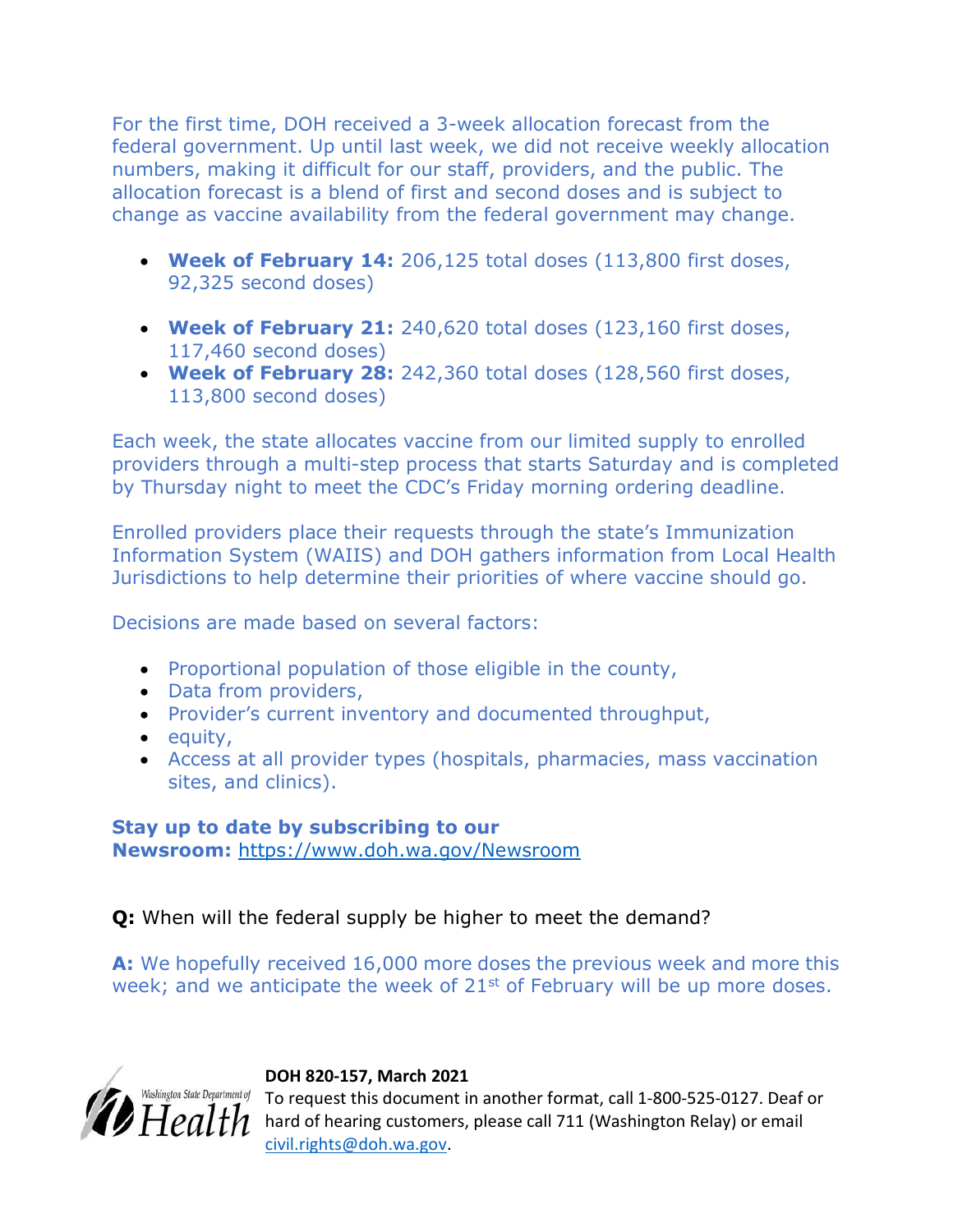# Q: How many of phase 1a have been vaccinated to date?

A: We do not have an exact way to calculate this at the moment. For some eligible groups within 1a, we are able to identify the exact number of people who are eligible (for example: we can calculate the number of residents and staff members in Long Term Care Facilities within Washington State).

However, some eligible groups (e.g. community health workers, caregivers, etc.) are not as easy to calculate. In addition, we don't track the exact eligibility criteria for people at the point of vaccination and last, not all people eligible are choosing to get vaccinated.

Q: Can they deny the vaccine if somebody gets on the list and they're not in the group prioritized? How would you track that?

A: We are using a trust-based system. But if someone does show up for a vaccine and clearly does not qualify, that would make them ineligible (for example: a 30-year-old who does not currently qualify under 1b, tier 1).

**O:** When collaborating with our community partners to plan pop up clinics for vulnerable populations, how can we ensure the vaccine is allocated? Or rather how should we be requesting as it seems the LHJs have as many barriers as the CHCs.

A: The best recommendation is to work with your Local Health Jurisdictions (LHJ). We work with the LHJs to determine allocation for each county. However, we are currently only able to fill about 1/3 of total vaccine requests across the state because of limited supply. Both LHJs and CHCs (among other providers) are experiencing the barrier of low supply.

Q: Mobile and community clinics at the local level and recommendations for folks for where to learn more at local level for vaccine access?

A: Local Health Jurisdictions are responsible for planning vaccine distribution efforts in their own areas. Some are already starting mobile and community-



#### DOH 820-157, March 2021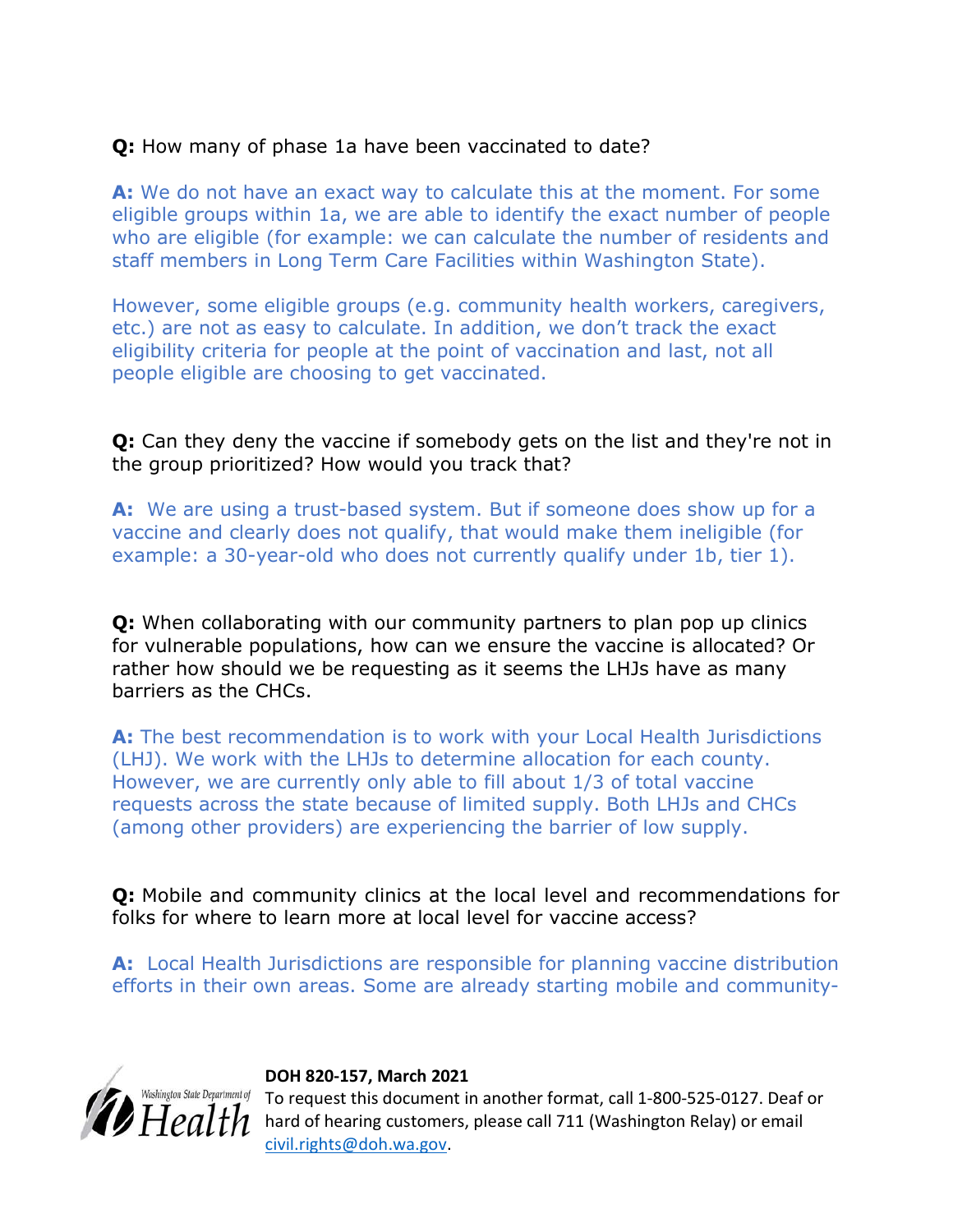based pop-up clinics. To learn about what is happening in your area, we recommend you connect with your LHJ.

Q: Who decides what and how much vaccine is allocated to local health jurisdictions and sites within communities?

A: This is complicated and changes weekly; currently there are 5 areas: mass vaccinations sites, local health jurisdictions and private practitioners, hospitals, pharmacies, tribes and Urban Indian Health Programs, community health centers and federally qualified health centers.

State allocations of vaccines go to sites that are locally run, as well as the mass vaccination sites. There is a percent/ratio we allocate to these five providers types each week. We get input from local health jurisdictions through a portal.

Because of the lack of supply, DOH has had to cut the doses allocated to these types by 50% to 75%. For example: 480,000 doses were requested this week and DOH had only 107,000 doses to allocate. A lot more providers request but not able to deliver.

Q: Will DOH and Local Health Jurisdictions (LHJs) consider county based appointment systems such as those in CA and NC? They have had hiccups but seem to be working well overall and prevents providers being overwhelmed by phone calls/emails.

A: This has not been actively discussed, but we will get more information.

Q: Under B3, what are some of the relevant underlying co-morbidities?

A: Please see all conditions here: https://www.cdc.gov/coronavirus/2019-ncov/need-extraprecautions/people-with-medical-conditions.html

**Q:** What if you are over 50 and you have adult children - does that count as multigenerational?



## DOH 820-157, March 2021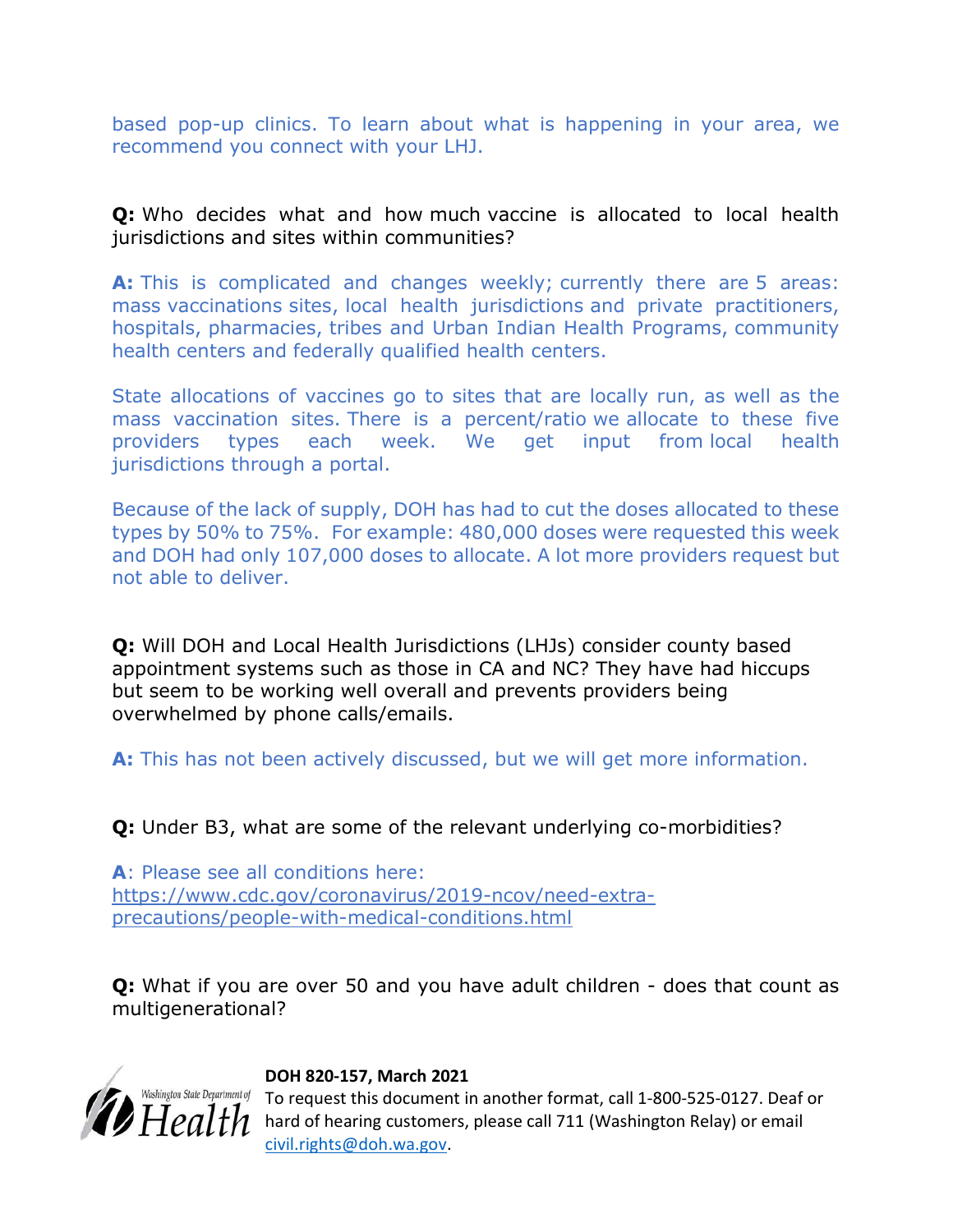A: You would qualify if you are being cared for by your adult children. If you share a household with your adult children but you could live independently, then no.

## Q: How will we address folks using parents to incorrectly claim multigenerational housing?

A: We are using a trust-based system. We trust and hope people in Washington to accurately self- report the individual factors that determine their vaccine distribution phase.

Q: Are the phases set in stone or will we be able to advocate for populations we represent to be adjusted upwards.

A: This is a group we hope to engage when we get to that place in planning phases 2-4. 1a and 1b were influenced heavily by community engagement efforts.

**Q:** Are Tiers 2 to 4 going to be combined? So that younger teachers can get their shots after 50% of Tier 1A?

A: Yes, Tiers 2 & 4 can be combined for feasibility, but we ask that the combining of any tiers align with and support equitable access. It should only be done to avoid wastage of doses. If school staff are combined, focus should be on prioritizing school staff in schools with higher free/reduced lunch, a social vulnerability index of 7+, and staff who support children with special health care needs.

Q: What's the current plan for vaccinating teachers, of all ages?

A: Office of Superintendent of Public Instruction, school districts, local schools, and Local Health Jurisdictions are working on these plans.

Q: How were 4 mass vaccination sites chosen?

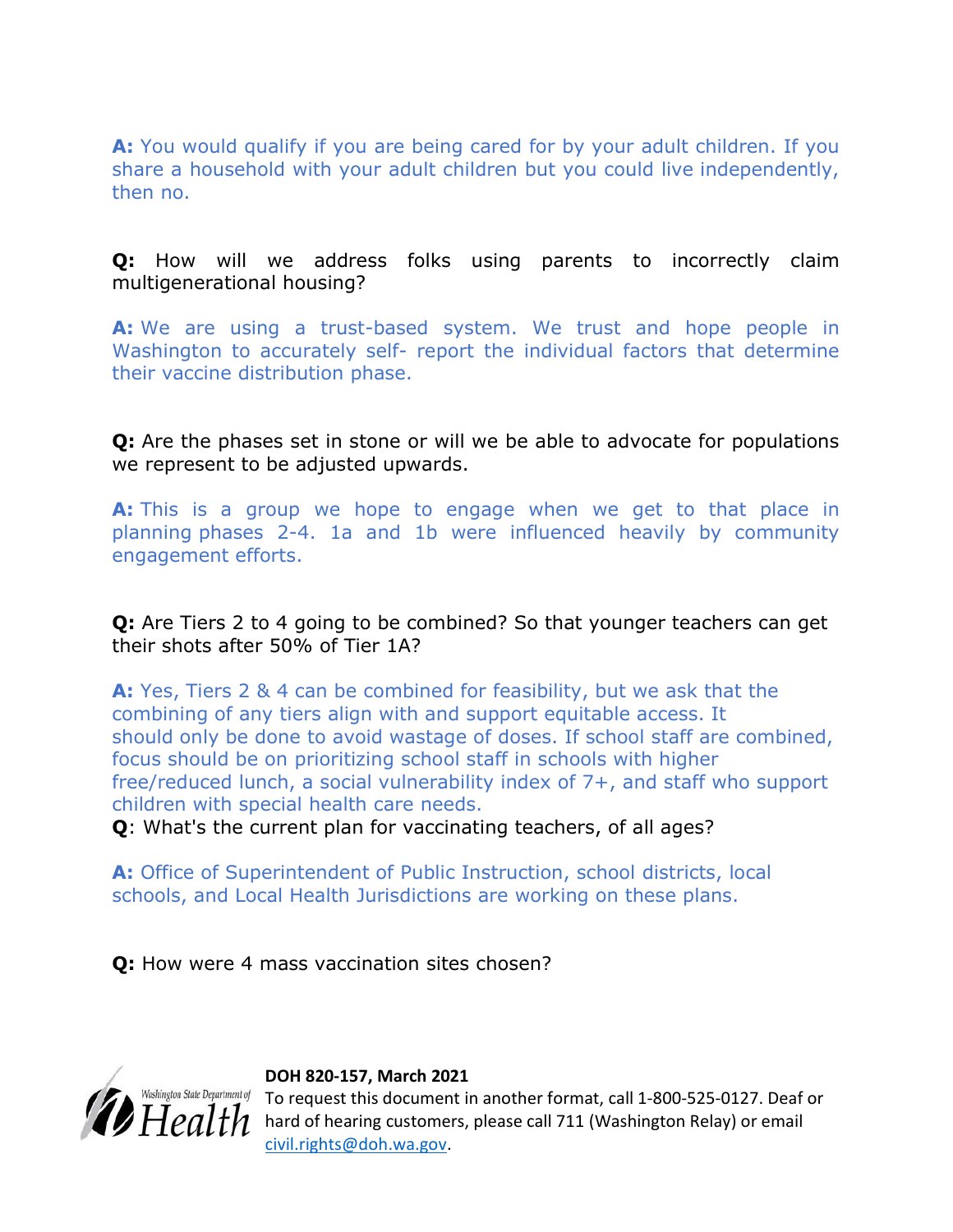A: More information about mass vaccination sites can be found here: https://www.doh.wa.gov/Emergencies/COVID19/VaccineInformation/MassVa ccinationSites

**Q:** Is DOH planning real time updated vaccine finder so that we can see which providers actually have vaccine?

A: Yes!

Q: Are second dose orders being denied at all? We are a provider and our recent orders have been denied.

A: We are currently experiencing an imbalance of  $2<sup>nd</sup>$  dose and  $1<sup>st</sup>$  dose needs. To remedy this, for the week of February 15th, DOH will be prioritizing 2nd dose orders. This means that it may be difficult to get a 1<sup>st</sup> dose appointment this week. We should be back to normal and in balance the week of Feb 22.

# Prioritization & Access

**Q:** I would like to discuss why WA is not prioritizing people with disabilities, per CDC recommendations. It is known that people with Down syndrome who develop COVID-19 are four times more likely to be hospitalized and 10 times more likely to die from the disease.

A: We will have a focused session to

center the needs and experiences of people with disabilities. This space will provide opportunity to prioritize recommendations regarding access. We also have sent out a follow-up survey to gage community feedback on topics



## DOH 820-157, March 2021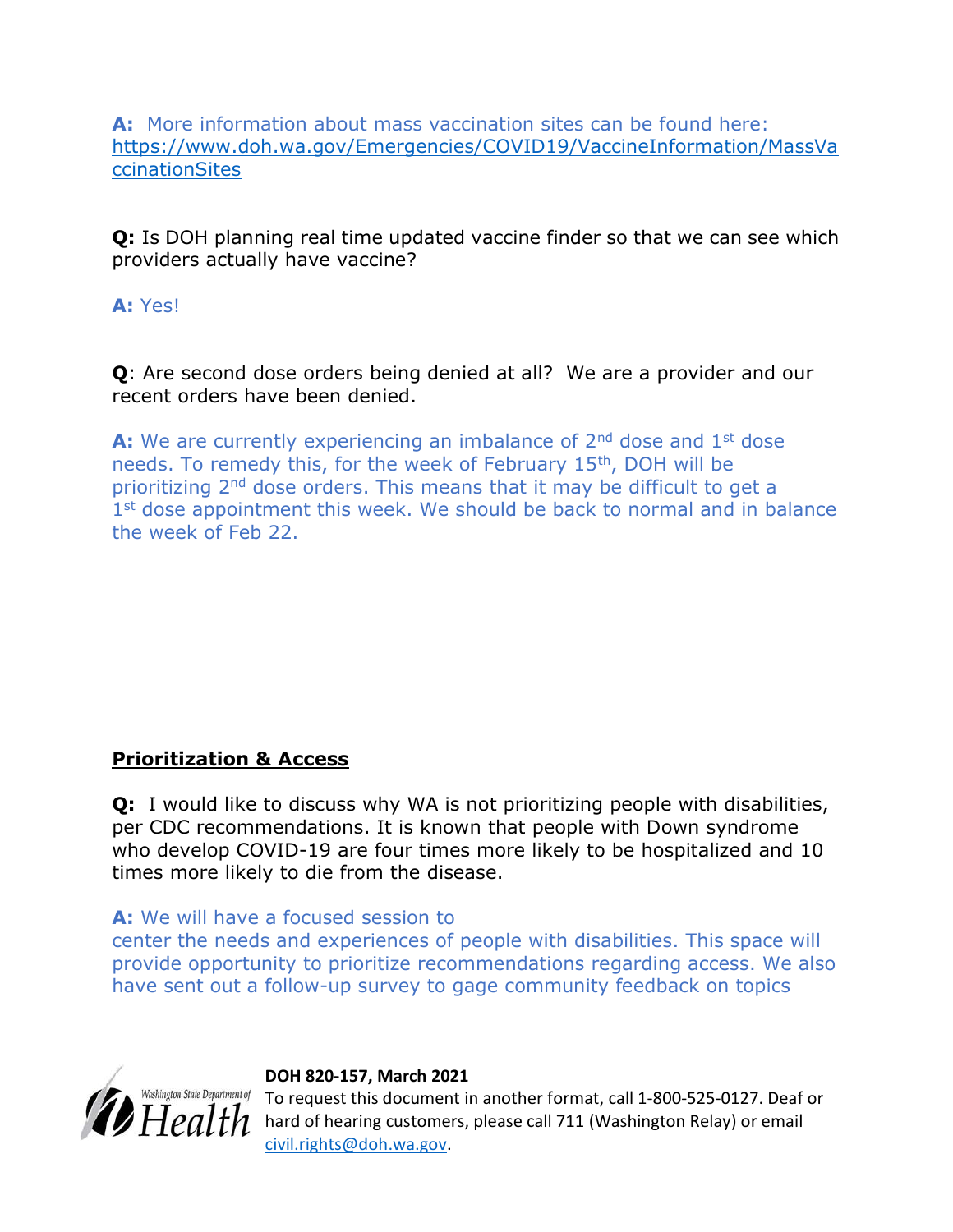and/or questions individuals would like to prepare ahead of time for the focused session.

Please feel free to email us for other additional topics/concerns related to eligibility and access for people with disabilities you would like us to prioritize for that upcoming session.

Q: Why are they asking for a Mychart and asking for insurance information for vaccine?

A: COVID-19 vaccine is free! Provider may charge a vaccine administration cost which is the cost provider charges to give you the vaccine. Your insurance will cover this cost!

However, if you do not have insurance you should not be charged out-ofpocket costs or receive a bill from your provider or from the vaccination site. This applies to people who have private insurance, Medicaid, Medicare, or are uninsured.

If you are charged and have insurance, contact your insurance plan first. If this doesn't address the issue, you can also file a complaint with the Office of the Insurance Commissioner.

If you do not have health insurance, providers are not allowed to charge you for the vaccine and therefore may be violating the requirements of the COVID-19 vaccine program.

Please email covid.vaccine@doh.wa.gov if you get charged.

Q: There is racial disproportionality in incarceration. The number of BIPOC elders who are incarcerated is highly radicalized. How will you address this?

A: BIPOC elders 65 years+ who are incarcerated are eligible for vaccine now. All other people who are incarcerated—who are not otherwise eligible because of age or underlying conditions—will be eligible in Phase 1b, Tier 4.



## DOH 820-157, March 2021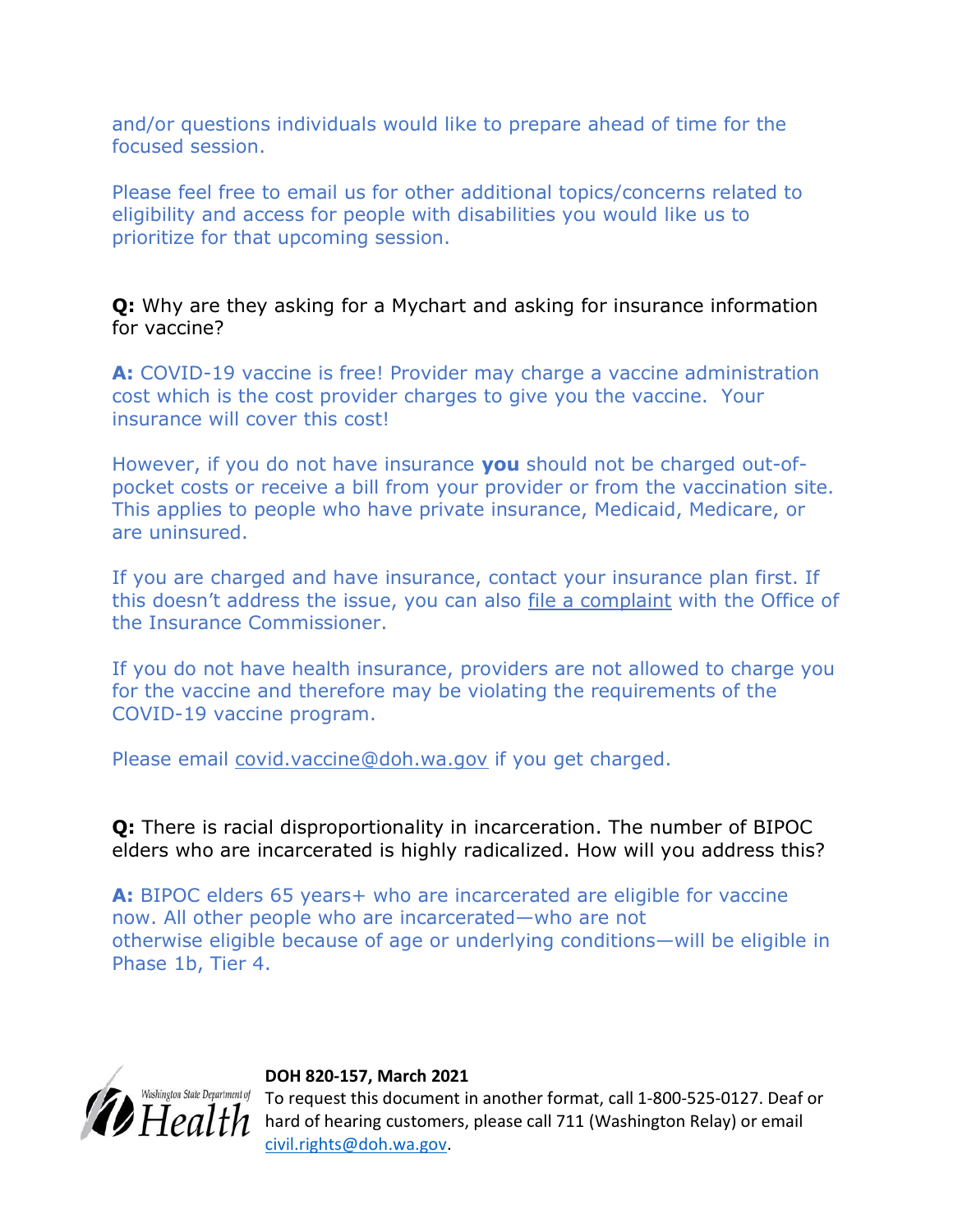Q: Would incarcerated people who are elders and medically vulnerable be able to access the vaccine before phase 1B?

A: We are currently in Phase 1b, Tier 1. All people 65 years+ are eligible for vaccine regardless of whether they are incarcerated or not. People with 2+ comorbidities/underlying conditions are eligible in Phase 1B, Tier 3.

Q: I do want to ask why those incarcerated are not in the same priority group as jail/prison staff?

A: Jail/prison staff are in Tier 2, which currently is an occupation-specific grouping for people who work in congregate settings where COVID-19 risk is high (e.g. agricultural workers, childcare centers, schools).

Q: We know what the inequities are, people of BIPOC communities are being impacted disproportionately. How are we prioritizing those communities for giving them the vaccines? How do you plan to ensure equity?

A: We have adopted eight strategies to ensure we are leading with equity in vaccine distribution:

- 1. Engage communities to inform vaccine prioritization and planning;
- 2. Integrate a pro-equity approach into vaccine allocation and distribution;
- 3. Prioritize allocation and support to providers who effectively serve disproportionately impacted communities;
- 4. Invest in trusted community leaders, messengers and organizations;
- 5. Ensure all communications, education and outreach efforts are culturally and linguistically appropriate and accessible;
- 6. Strengthen the public health system's ability to center communities in vaccine outreach and access;



## DOH 820-157, March 2021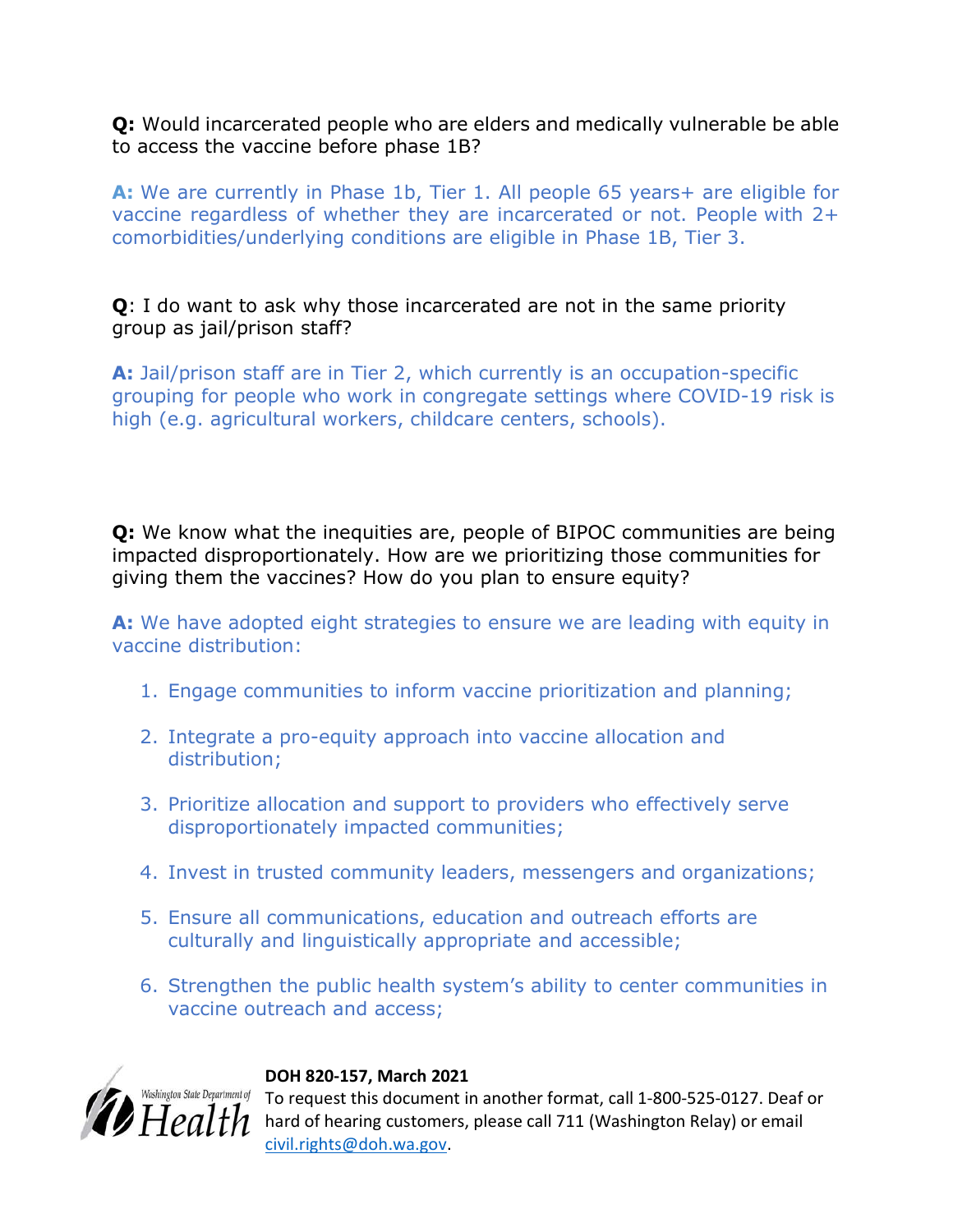- 7. Foster opportunities for collaboration;
- 8. Support a trauma-informed approach to vaccine conversations.

Please visit our Vaccine Engagement page to learn about the details of each strategy and engagement efforts: https://www.doh.wa.gov/Emergencies/COVID19/VaccineInformation/Engage

ment

**Q:** What is the communications planning rolling out to the different communities?

A: DOH is developing community specific outreach plans right now as we move out into the new phases; we are ensuring these plans resonate and are inclusive of community feedback.

DOH has been prioritizing funding community based organizations (CBO's); we have started contracts with over 40 community organization, funded 27 community media outlets, funding 21 CBO's to share community driven messaging.

DOH has requested additional funding as needed to support community.

A list of community partners can be found here: https://www.doh.wa.gov/Emergencies/COVID19/VaccineInformation/Engage ment

Q: How will hemodialysis patients who are largely BIPOC access vaccine? We cannot social distance.

A: We are working with dialysis providers to be able to offer the vaccine onsite, so dialysis patients don't need to go elsewhere other than regular appointments to get the vaccine.



## DOH 820-157, March 2021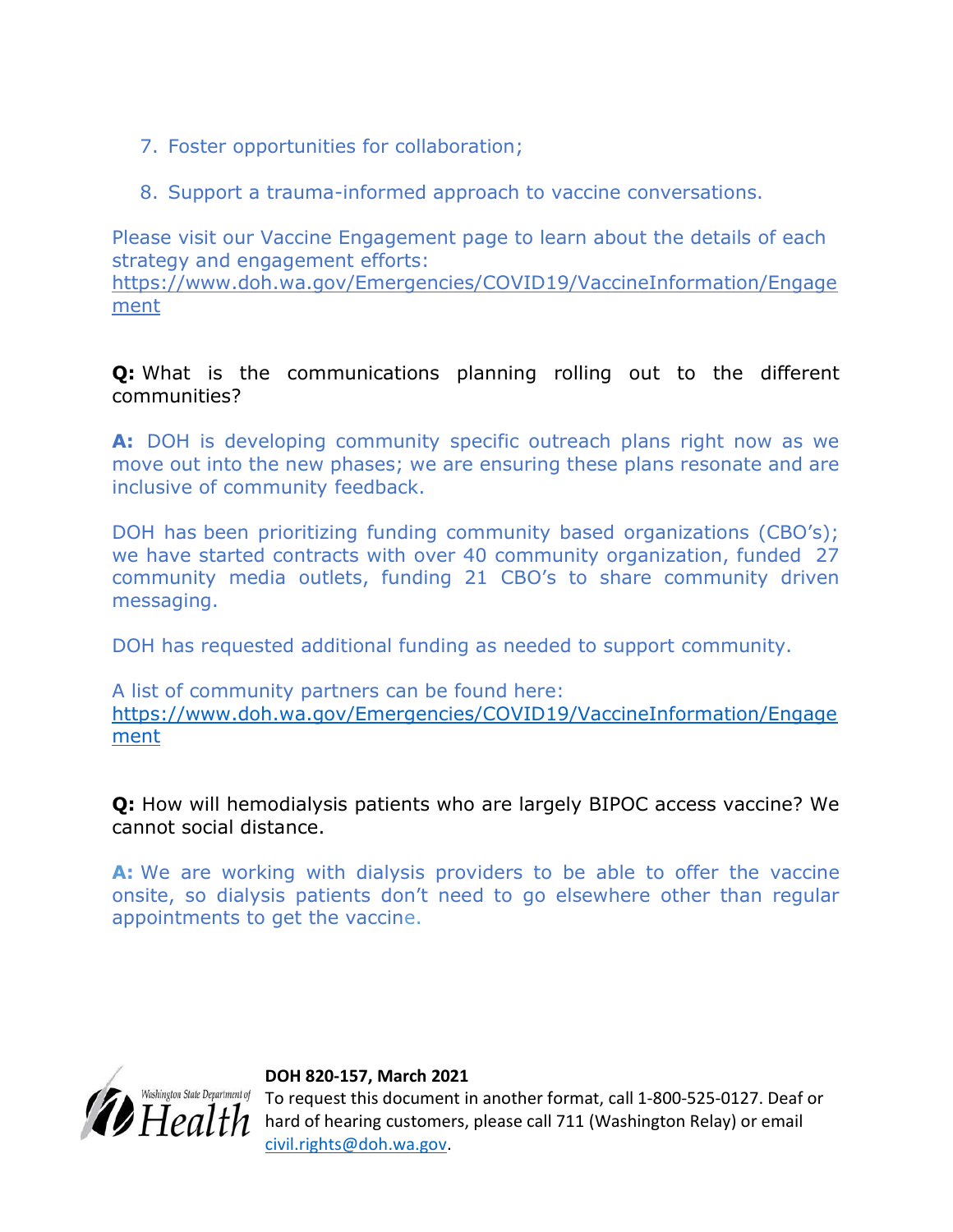**Q:** An 80 plus year old neighbor was told she must get vaccinated in the COUNTY in which she lives. Is that true? I have seen NOTHING in the rules to support that.

A: This is not true. We are encouraging people to get vaccinated in the general area that they live (to help with estimates and planning), but we recognize that people can work and seek healthcare outside of their county lines.

Q: How can we ensure accessibility, especially for older adults? How will the seniors who don't have anyone who is tech savvy be reached out to? What is your strategy to assure the elderly without computers can get vaccinated?

A: The 211 call center staff can help you see if you are eligible for the vaccine and find a vaccine location. The 211 call center is open from 6:00am – 10:00pm Monday-Friday and 8:00am – 6:00pm Saturday, Sunday, and holidays.

Interpretation services are available. When they answer your call, say your language. It will take a minute to connect to an interpreter.

We recognize that there are many technology barriers. We are currently looking into using phone landlines, how to better utilize our 211 phone line and making sure we develop broader communication channels – like traditional media outlets, radio, mailers...etc.

State COVID-19 Assistance Hotline: Dial 1-800-525-0127, then press #. Language Assistance Available.

Q: Are Apple Health Plans able to answer questions- does everyone have to call 211? What about the Washington Listens system?

A: People that have access to a smart phone or internet can use Phase Finder to determine eligibility for vaccine. Currently Phase Finder is available in English and Spanish. 35 other languages will be added by mid-February. For people who are unable to use Phase Finder because of language, disability, or technology barriers, you can call 211.



## DOH 820-157, March 2021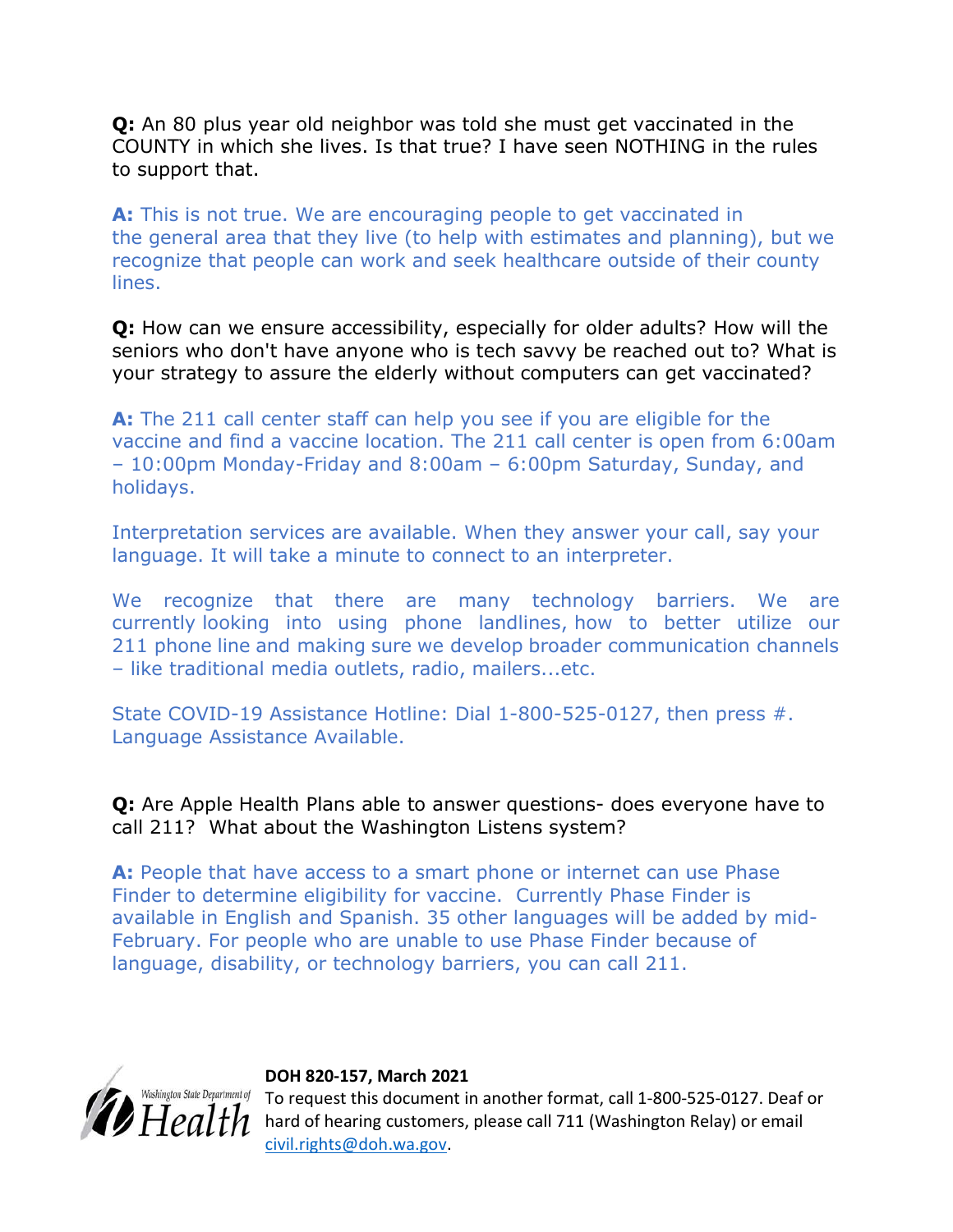Washington Listens provides non-clinical support to people experiencing sadness, anxiety, or stress due to COVID-19. Anyone in the state can call WA listens anonymously. It does not provide information on vaccine eligibility and/or vaccine appointments.

**Q:** Are we really placing the responsibility on individuals to call or pull up each and every location and organization to figure out if they have vaccine appointments available? I can't fathom people doing this.

A: We are developing additional pathways to accessing the vaccine. If someone has a primary care provider who offers vaccine, they may hear from them when they are eligible. We are also working with community partners to support community-based appointment scheduling where we can as well.

**Q:** I have a community of deaf and hard of hearing who are having great difficulties getting an appt and or trying to get thru the maze on the website. I'm trying to find a vaccine site that can used at a day and time with interpreters.

A: Thank you for raising this important issue. We will be doing an assessment of providers to assess their ability to meet accessibility needs (among other things).

We are also developing other pathways to getting an appointment to try and address many of the access barriers people are facing. If you would like to share what county you live in, we can connect you with people at your LHJ who may have better information about specific vaccine sites that have interpretation services.

## We also would like to brainstorm other needs and solutions for people who are deaf/hard of hearing at the upcoming Collaborative meeting.

Q: Want to highlight need for better strategies for vaccine access for homebound individuals. Home health agencies are not applying to be



#### DOH 820-157, March 2021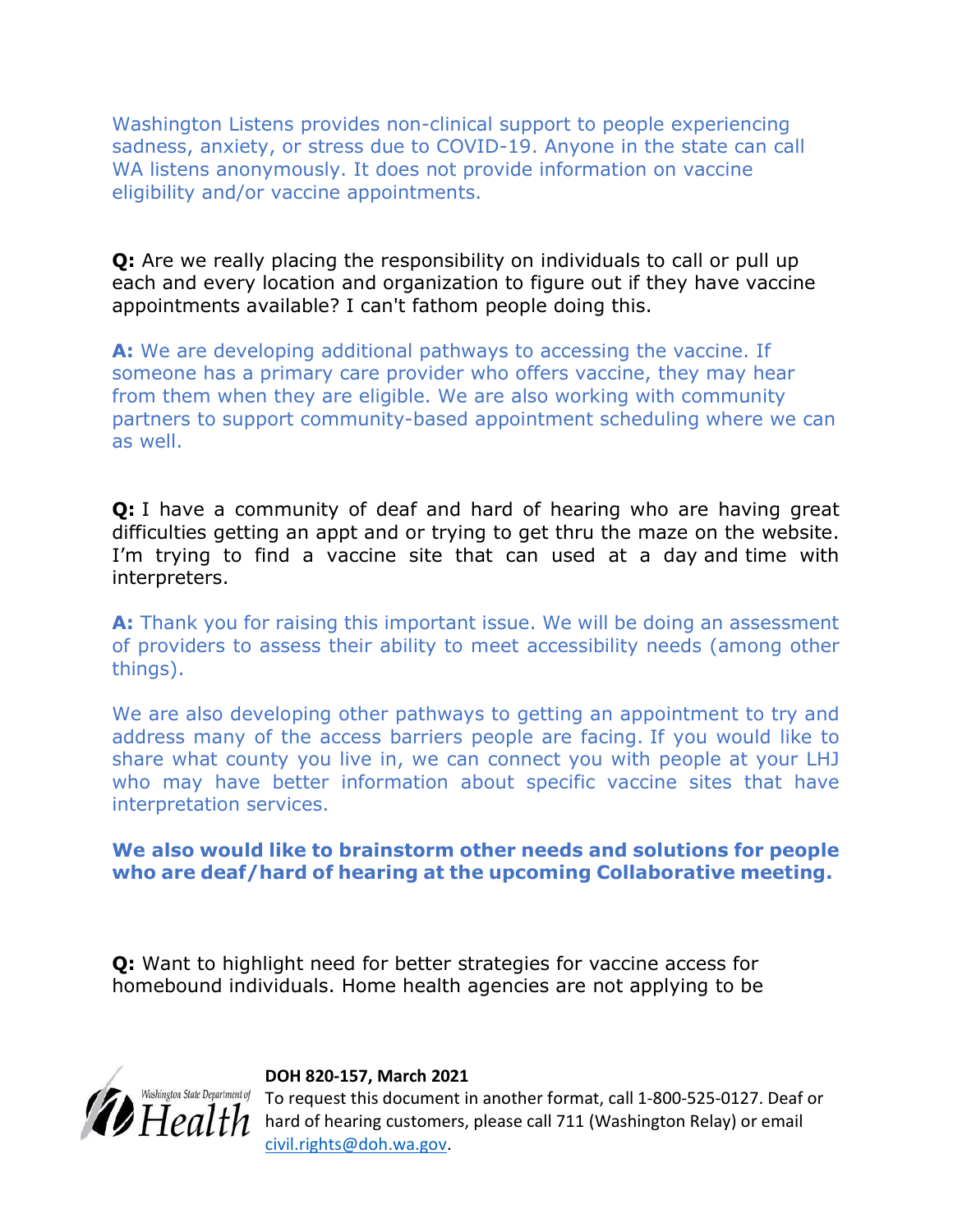vaccine providers for a variety of reasons. Mobile teams don't currently have capacity to go house to house.

A: Yes, agreed! We are aware of this issue and having current conversations around strategies to ensure accessibility and increase of mobile sites.

Q: Is there consideration to reduce barriers to access vaccine appointments? Why are sites requiring the Phase Finder?

A: Yes! We have heard actively from partners about the barriers communities are facing to getting the vaccine; including language; access for people with disabilities; technology (for web-based appointment scheduling) and transportation.

We are currently assessing all enrolled providers for their ability to address these barriers and effectively serve all communities. The results of this assessment will help the Department identify gaps and opportunities to better reach disproportionately impacted groups.

Phase Finder is tool designed to help people in Washington find out if they are eligible for a vaccine now or if not, sign up to be notified when they become eligible.

If people cannot complete Phase Finder on their own, they can call 211. 211 will complete Phase Finder for the caller. Once person has made their appointment – they can either show Phase Finder eligibility or tell vaccine provider that 211 confirmed their eligibility.

**Q:** I don't understand how they came up with the priority list. My young adult disabled daughter has extreme medical needs and can't get the vaccine but a person who is over 50 that lives in a multigenerational home can get one? How is this even equitable?



#### DOH 820-157, March 2021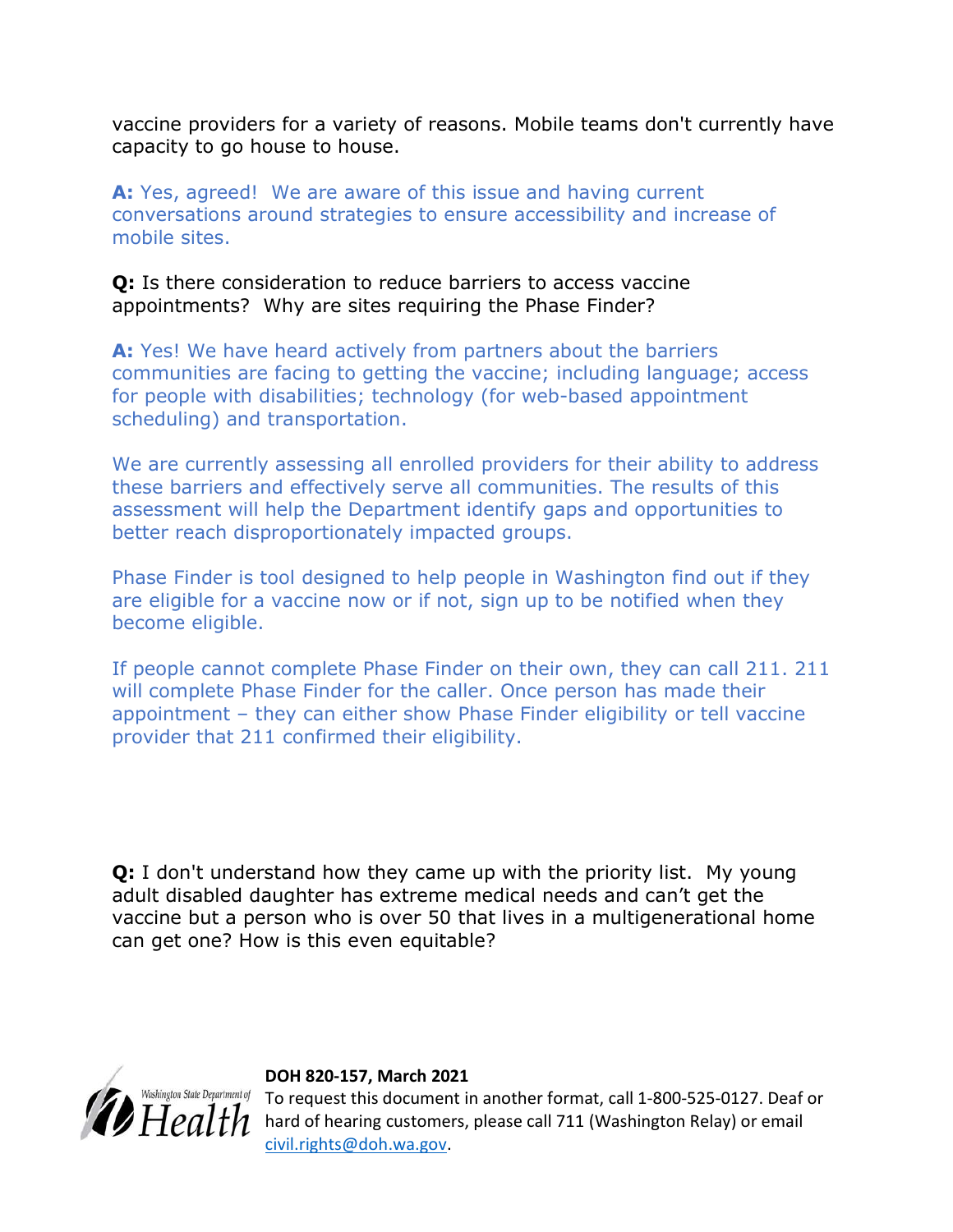A: During the fall of 2020, DOH led a comprehensive engagement effort to get feedback from disproportionately impacted communities, partners, and sectors about how we should prioritize and allocate the COVID-19 vaccine.

We conducted 90 interviews, focus groups, and community conversations with 568 individuals and surveyed about 18,000 people in multiple languages. Read the full report to learn more. These engagement efforts directly informed our interim vaccine allocation and guidance.

One of the strongest themes during our community engagement efforts was the desire for all communities to protect their elders.

Another strong theme was the need to prioritize older adults and elders who are cared for at home. These older adults are not protected through the long-term care program in 1a, and can be at a unique risk if living in a household where someone has to work outside the home.

We also know that the age for "older adult" or "elder" differs greatly by community, and an age cut-off of 65 years may not be inclusive. This resulted in the intentional and specific prioritization of adults 50 years+ in multi-generational homes.

All of the decisions made around vaccine prioritization were extremely difficult. With insufficient vaccine to protect everyone who needs it, we relied on outbreak data, data cases/hospitalizations/deaths, research about exposure risk in different settings, and direct input from communities to make these difficult decisions.

For more information, please visit: https://www.doh.wa.gov/Emergencies/COVID19/VaccineInformation/Engage ment

Q: I am curious on why the people living with HIV/AIDS (PLWHA) aren't a priority?

A: PLWHA are a priority and are eligible for vaccine in Phase 1b, Tier 3. We anticipate having up to 4 phases of vaccine distribution. All groups listed in Phases 1a and 1b are those who we identify as the very highest priorities.



## DOH 820-157, March 2021